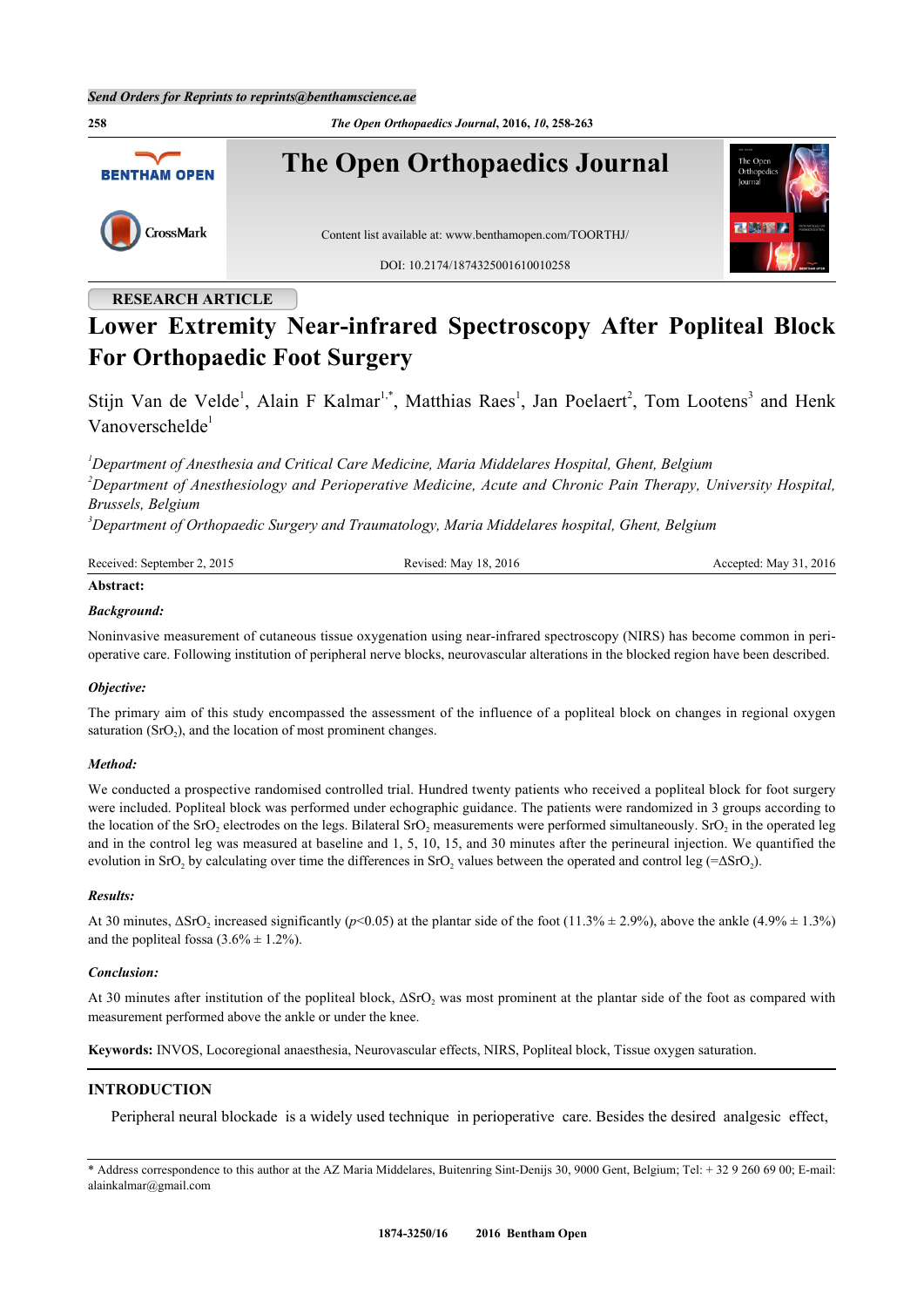perineural infiltration of local anaesthetics induces a number of neurovascular changes. Clinically, patients experience a distinctive albeit subjective sensation of warmth and dilation of the superficial veins. Venodilation in the arm in patients who received an axillary block was demonstrated by echography [\[1](#page-4-0)], and alterations in the ipsilateral brachial artery after brachial plexus block was reported using pulsed wave Doppler ultrasound [[2](#page-4-1)]. Increased local blood flow and increased skin temperature occur as a result of sympathetic nerve blockade and these neurovascular changes and the resulting local vasodilatation are associated with successful peripheral nerve blockade [[3,](#page-4-2) [4\]](#page-4-3).

Noninvasive measurement of cutaneous tissue oxygenation using near-infrared spectroscopy (NIRS) has become common in cardiovascular and plastic surgery [[5,](#page-4-4) [6](#page-4-5)]. NIRS quantifies the differing absorption and reflection of nearinfrared light by human tissues, which provides a tissue-oxygen saturation index [\[7](#page-4-6)].

What are the alterations in tissue oxygenation caused by regional anaesthesia and peripheral nerve blocks? Is it possible to detect these changes with the available NIRS devices? Tighe *et al*. demonstrated significant differences in regional oxygen saturation (=SrO<sub>2</sub>) values in blocked *vs.* control limbs after cervical paravertebral and infraclavicular blocks in a small group of patients [\[8](#page-4-7)]. The primary aim of this study is to assess the influence of a popliteal block on changes in  $SrO<sub>2</sub>$  as compared to the contralateral lower extremity.

#### **METHODS**

One Hundred twenty patients between 18 and 65 years of age who received a popliteal block for foot surgery were included. All patients underwent hallux valgus repair with a similar technique and surgery was performed by the same orthopaedic surgeon. The study was accepted by the local ethical committee (2011.55). All patients were enrolled after obtaining written informed consent. Exclusion criteria included contraindication to peripheral nerve block, history of peripheral nerve injury or neuropathy of the affected region, peripheral vascular disease or surgery, morbid obesity defined as body mass index (BMI) greater than 40, or infection or cutaneous lesion in the monitored region. The presence of sensory block in the peroneal and tibial nerve area was ascertained using the pinprick method 30 minutes after injection of local anaesthetic. If no full sensory block was confirmed, the patient was excluded from further analysis and its randomisation number was returned to the sealed card pool. The presence of motor block was not assessed before surgery. A successful block was defined as a complete sensory block of both branches of the sciatic popliteal nerve within 30 minutes and the absence of a response to surgical stimulation. All patients received general anaesthesia according to a standardised protocol, which did not allow the administration of opiates. Failure of surgical block was considered as an exclusion criterion.

Popliteal block was performed under echographic guidance. A mixture of Levobupivacaine (Levobupivacaine®, Baxter Healthcare S.A., Ireland) 0.5% 30 cc and clonidine 150 microgram (Catapressan®, Boehringer Ingelheim, Spain) was injected perineurally. The SrO<sub>2</sub> was measured with the INVOS<sup>®</sup> system (Somanetics, Covidien, USA). SrO<sub>2</sub> measurements were performed simultaneously in both legs to rule out possible systemic effects. The influence of the popliteal block on SrO<sub>2</sub> evolution could be demonstrated and compared to the SrO<sub>2</sub> of the contralateral leg without locoregional block.

The patients were randomized in 3 groups according to the location of the  $SrO<sub>2</sub>$  electrodes on the legs. The electrodes were bilaterally applied at 4 cm distal from the popliteal fossa (UK,  $n=40$ ) in group 1, at 10cm above the ankle  $(AA, n=40)$  in group 2 and at the plantar side of the foot (FO, n=40) in group 3. SrO<sub>2</sub> in the operated leg and in the control leg was measured at baseline (moment of performing the block) and 1, 5, 10, 15, and 30 minutes after the perineural injection. We quantified the evolution in  $SrO<sub>2</sub>$  by calculating over time the differences in  $SrO<sub>2</sub>$  values between the operated and control leg (= $\Delta$ SrO<sub>2</sub>).  $\Delta$ SrO<sub>2</sub> expressed the absolute change in SrO<sub>2</sub> in the leg where a popliteal block was performed compared with the non-operated leg.

Statistical analyses were performed using Statistical Analysis Software (SAS) (version 9.2, Cary, NC, USA). Variables are reported as mean +/- standard deviation (SD). The Wilcoxon paired sample test was used to compare the different variables between groups. The Fisher Exact test was used for comparisons between categorical variables. All tests were performed two-tailed. Statistical significance was defined as *p*<0.05.

#### **RESULTS**

The sample size calculation was based on pilot data measuring a mean(SD)  $\Delta$ SrO<sub>2</sub> at 30 minutes at the plantar side of the foot of 11.2%(2.6%). Assuming a standard deviation of 2.6% in all groups,  $\alpha$  = 5%, β=5% and a significance level of 2%, a T-test based on the difference between independent means showed that the minimal required sample size was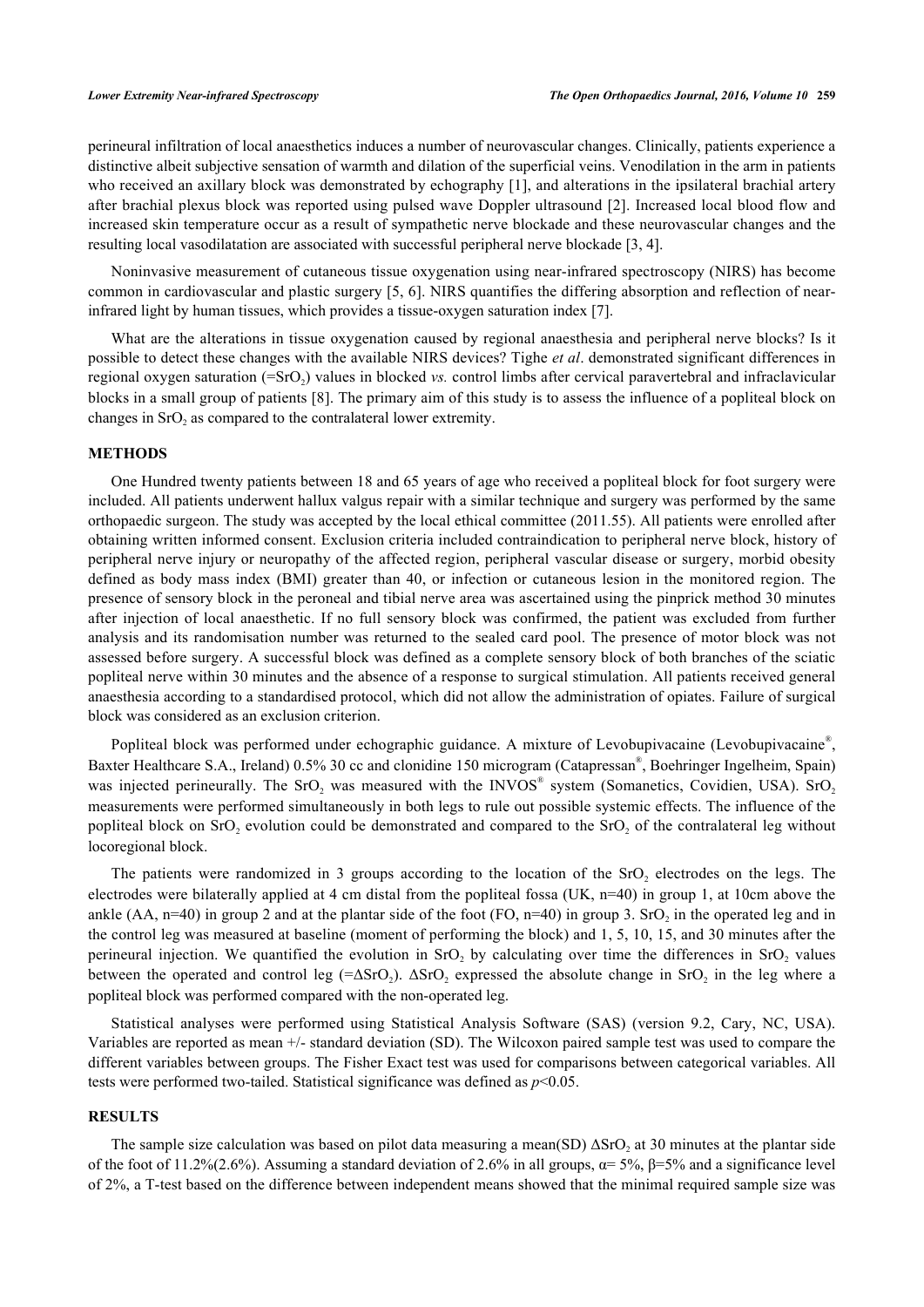38 patients in each group. A total of 129 patients were included in the study, 9 patients were excluded because of failed sensory block. 40 patients were included in each group. Demographic characteristics (gender, age and BMI) were well balanced between the three groups. The evolution of  $\Delta SrO_2$  was evaluated in the three groups.  $\Delta SrO_2$  significantly increased over time,  $F(1,87)=29.85$ ,  $p<0.0001$ , but this linear increase levelled out at 30 minutes,  $F(1,264)=5.69$ ,  $p=0.02$ (as indicated by a small negative effect for the quadratic effect of time). More importantly however, the  $\Delta S rO$ , was different in the three groups,  $F(2,264)=6.51$  $F(2,264)=6.51$ ,  $p=0.0017$  (group x time interaction). Fig. (1) shows that, although the  $\Delta$ SrO<sub>2</sub> significantly increased over time in all groups, this increase was significantly stronger in the group with measurement of SrO<sub>2</sub> on the plantar side of the foot. Post-hoc pairwise comparisons indeed confirmed that the linear increase over time is stronger in the group with SrO<sub>2</sub> measurement electrodes on the plantar side of the foot. The two other groups showed a similar, statistically significant increase in  $\Delta S rO_2$ , which was less pronounced than the group with plantar SrO<sub>2</sub> measurement. (AA *vs.* FO, F(1,264)=7.41, *p*=0.0069; UK *vs.* FO, F(1,264)=11.687, *p*=0.0007; AA *vs.* UK, F(1,264)=0.48,  $p=0.4871$ ). At 30 minutes  $\Delta$ SrO<sub>2</sub> was  $3.6 \pm 1.2$  for group 1 (=UK),  $4.9 \pm 1.3$  for group 2 (=AA) and  $11.3 \pm 2.9$  for group 3 (=FO).

<span id="page-2-0"></span>

Fig. (1). Evolution of difference in SrO<sub>2</sub> between operated and control leg (=  $\Delta$ SrO<sub>2</sub>). Comparison of three groups with different location of  $SrO<sub>2</sub>$  measurement electrodes. The error bars represent one standard deviation of uncertainty.

#### **DISCUSSION**

The NIRS sensor offers the ability to detect changes in tissue oxygen saturation. This value can change based on alterations in either oxygen consumption or oxygen delivery. NIRS is unable to distinguish between these causes. The exact mechanism of increased perfusion and a rise in  $SrO<sub>2</sub>$  after peripheral neural blockade is uncertain. The neurovascular alterations after popliteal block could influence regional flow or peripheral oxygen consumption.

The NIRS probe emits light with several wavelengths in the 700 to 850 nm interval and measures the reflected light mainly from a predefined depth [[9](#page-5-0)]. NIRS utilizes a narrower spectrum of wavelengths than pulse oximetry, which penetrate deeper into the tissue [\[10](#page-5-1)]. Complex physical models then allow the measurement of relative concentrations of oxy- and deoxyhaemoglobin [[11](#page-5-2)]. Yet, given the large number of assumptions and approximations in the theoretical basis of NIRS, one may assume trends in different NIRS parameters as more robust than discrete values. This is the reason why we chose to work with the evolution of  $\Delta SrO_2$ , rather than with absolute values. The exact depth of penetration (and hence monitoring) seems to be variable. Monitoring depth is technically limited by using light of which the energy does not damage tissues. The main determinants of the returned signal are small vessels of the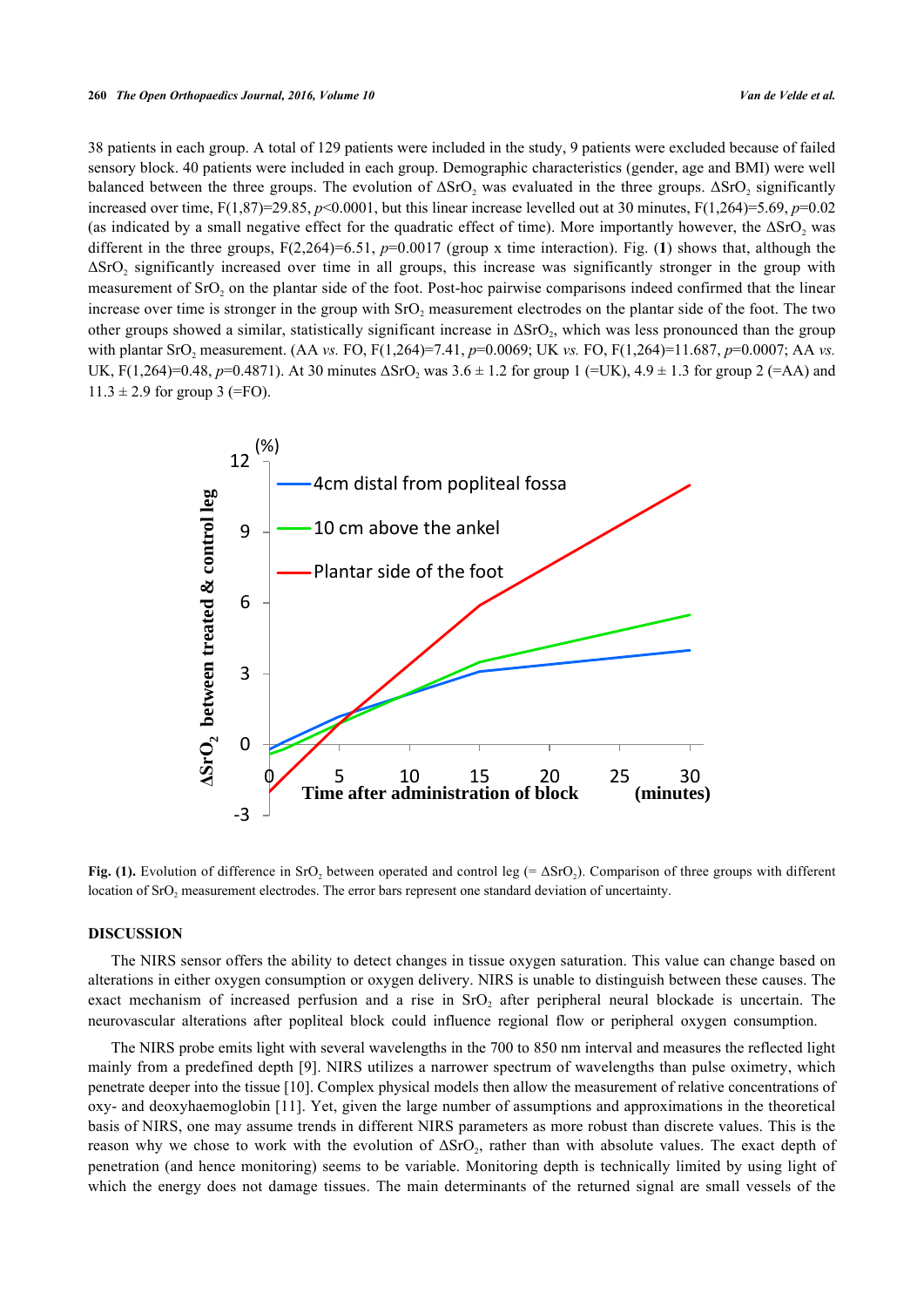microcirculation. Variations in thickness of subcutaneous fat can be an important factor of variability. This suggests that differences in vessel density in the subcutaneous region can influence NIRS measurement, and could be another explanation for different NIRS values at the different areas [\[12\]](#page-5-3). It is however possible that the evolution of  $\Delta$ SrO<sub>2</sub> is less influenced by this phenomenon. Vessel density is more likely to have impact on the absolute  $SrO<sub>2</sub>$  values but probably less on the trends.

In free flap surgery, NIRS is considered highly suitable for postoperative flap monitoring to detect vascular occlusion [\[13](#page-5-4)]. While in flap surgery, the optimal location for placing the sensors is obvious, to what extent NIRS is applicable to detect vascular effects of popliteal block, as well as the optimal location for application of the sensors remains unclear. We investigated the relationship between a popliteal block and subsequent changes in SrO<sub>2</sub>. After successful peripheral nerve blockade, several vascular changes occur as a result of the blockade of sympathetic nerve fibers [\[4](#page-4-3)]. Perfusion index, which is automatically calculated by pulse oximetry and provides an indication of peripheral perfusion at the sensor site (finger), has shown to be a useful method for evaluating axillary or sciatic block in patients scheduled for limb surgery [\[14](#page-5-5), [15\]](#page-5-6). Sympatholysis following locoregional block also causes augmentation of  $SrO<sub>2</sub>$  on the ipsilateral side.

By simultaneously monitoring SrO<sub>2</sub> on the contralateral side and comparing those values with the changes of SrO<sub>2</sub> on the interventional side we were able to quantify the absolute difference in  $SrO<sub>2</sub>$  attributable to the neurovascular effects of the popliteal block.

We created 3 groups corresponding to the locations of the NIRS electrodes. Sciatic nerve block results in anaesthesia of the entire lower limb below the knee, including both motor and sensory block, with the exception of a variable strip of skin on the medial leg and foot, which is the area of the saphenous nerve, a branch of the femoral nerve [\[16](#page-5-7)]. We placed one NIRS probe at the medial side of the ankle, an area that is normally not influenced by a popliteal block. At the popliteal level we placed another NIRS probe 4 cm beneath the articular line in the middle of the leg, knowing that sensory innervation at that level relies on the posterior cutaneous nerve or the sural nerve [[17,](#page-5-8) [18](#page-5-9)]. At the plantar level the NIRS probe was placed in the middle of the sole. This region is only innervated by the sciatic nerve and the two subsequent branches. It may be questionable choosing these 3 NIRS probe locations based on the anatomy of sensory innervation of the lower limb, since NIRS would probably not be affected by a regional block that spared the innervating nerve. However it may be probed whether changes in regional perfusion could also be detected in adjacent regions that are not directly affected by the regional block, or if sympatholysis is contained to the blocked region. The sensory innervation at the location of the popliteal probe relies on the posterior cutaneous nerve, a branch of the parasacral plexus, or can be innervated by the sural nerve. Sensory blockade was not tested at this level and concerns may arise about these NIRS measurements as some patients may have been blocked and others not. We also did not test the clinical effect on the popliteal block at the medial side of the ankle, but it is unlikely that this area of the saphenous nerve was blocked by the popliteal nerve block.

The  $\Delta$ SrO<sub>2</sub> increases significantly over time in all three groups but to a different extent: the effect of a popliteal block on local neurovascular state, regional perfusion and subsequent  $SrO<sub>2</sub>$  changes is more pronounced in the group with the plantar location of the NIRS probe. Given the extensive rise of  $\Delta SrO_2$  in group 3, we concluded that the optimal location for the NIRS electrodes to establish a relation between popliteal block and  $SrO<sub>2</sub>$  measurement is the plantar side of the foot. The two other groups showed a similar, statistically significant increase in  $\Delta$ SrO<sub>2</sub>, but less pronounced than the group with plantar  $SrO<sub>2</sub>$  measurement. These changes in group 1 and 2 cannot be fully explained as the block has not been tested on the location of the measurement probe. Hypothetically statistical significance could arise if the patients with blocked UK or AA region had pronounced changes and the patients with non-blocked UK or AA region remained at baseline. However, there was a positive  $\Delta SrO_2$  trend in all individual patients of group 1 and group 2. At 30 minutes mean  $\Delta$ SrO<sub>2</sub> was 3.6 +/- 1.2 for group 1 (=UK) and 4.9 +/- 1.3 for group 2 (=AA). In addition an observed increase in all individual patients suggests a relation between popliteal blockade (either effective or noneffective in the proper region) and NIRS alterations in group 1 and group 2.

Regarding the negative  $\Delta$ SrO<sub>2</sub> at time 0 in Fig. ([1](#page-2-0)) we pose the following hypothesis: a blanket was the only measure taken for thermoprotection. The leg where a popliteal block was performed was not covered by a blanket and also had to be disinfected, which made it susceptible for mild temperature loss. It could be that  $SrO<sub>2</sub>$  was affected by this discrete temperature difference compared with the SrO<sub>2</sub> of the non-operated leg, explaining the higher SrO<sub>2</sub> in the non-operated leg at time 0 during the performance of the regional block on the contralateral side. This effect could be more pronounced depending on the location: In function of temperature loss: foot>ankle>popliteal fossa and hence in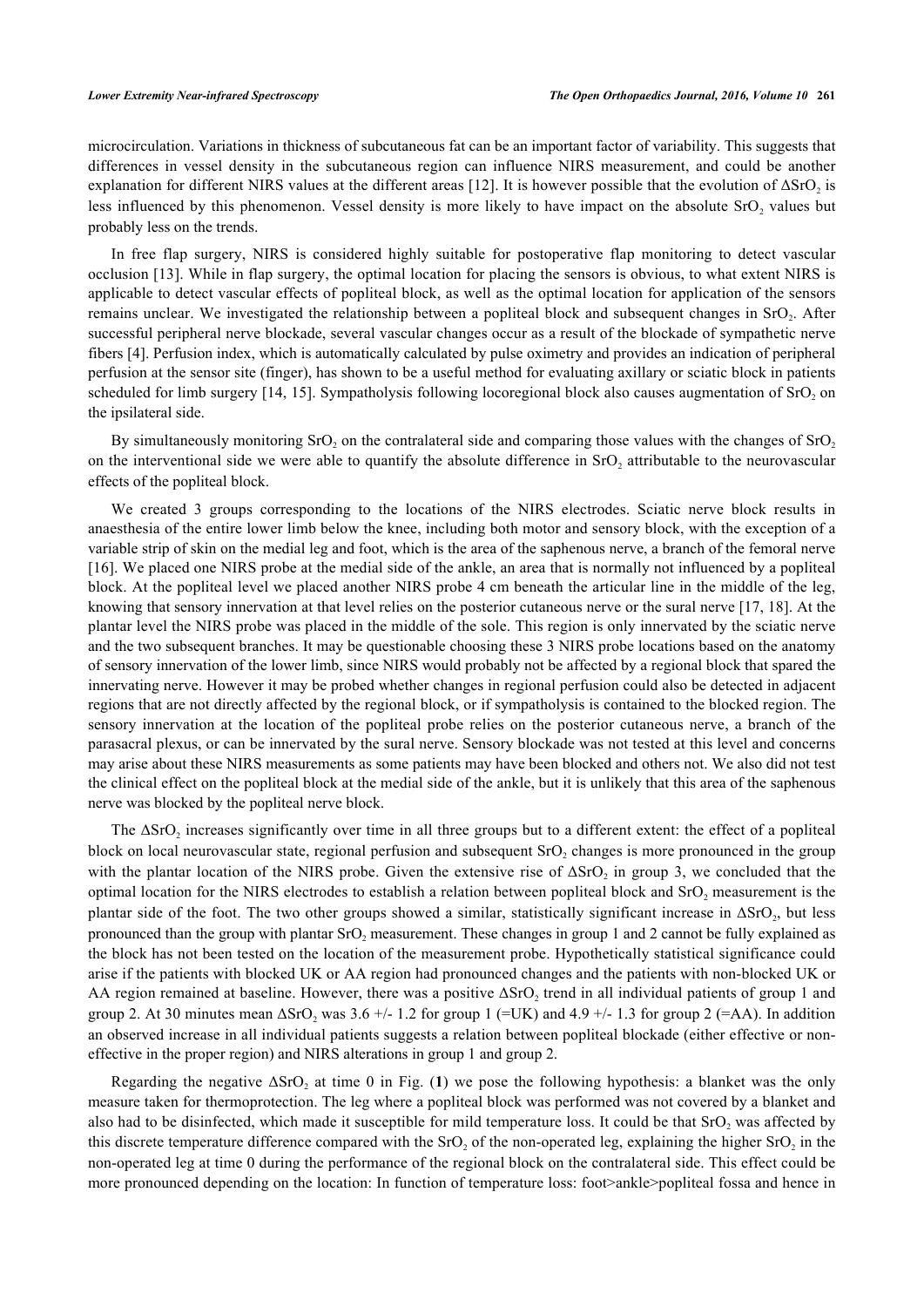function of SrO<sub>2</sub>: foot<ankle<popliteal fossa. Following this assumption it appears that  $\Delta$ SrO<sub>2</sub> at time 0 is more negative in FO as compared with AA, and  $\Delta$ SrO<sub>2</sub> at time 0 in AA is smaller as compared with UK.

We withhold a relation between popliteal block and  $\Delta$ SrO<sub>2</sub> when the NIRS probe is placed on the plantar side of the foot. This relation is interesting in regard to the positive effects of tissue oxygenation on wound healing and the prevention of chronic pain [[19](#page-5-10)]. As such, while the clinical diagnostic value of NIRS during surgery is limited because foot surgery is conventionally performed under ischemia, our findings show that further research is needed to investigate the extend of  $\Delta SrO_2$  alteration, its diagnostic value, the level of sympathetic blockade and its relation with postoperative analgesia. Interestingly, our findings indicate that the optimal location to apply the NIRS sensors may not coincide with the sensory innervation zones. As such, if vasomotor effects are to be evaluated, the plantar side of the foot seems the most appropriate location. It is worthwhile to mention here that while the pathophysiological mechanism of complex regional pain syndrome is a multifactorial phenomenon, disturbed vasomotor activity is known to contribute to the pathology. Popliteal block can interrupt the sensory (afferent) arc as well as the motor (efferent) arc of the autonomic reflex circuits. Prevention or disruption of this neurogenic inflammation cascade [\[20](#page-5-11)] may require adequate monitoring, for which properly applied NIRS sensors may be appropriate.

#### **CONCLUSION**

At 30 minutes after institution the popliteal block, positive  $\Delta$ SrO<sub>2</sub> was most prominent at the plantar side of the foot.

### **LIST OF ABBREVIATIONS**

| <b>BMI</b>  |     | Body mass index            |
|-------------|-----|----------------------------|
| <b>NIRS</b> | $=$ | Near-infrared spectrometry |
| SrO,        | $=$ | Regional oxygen saturation |

#### **CONFLICT OF INTEREST**

The authors confirm that this article content has no conflict of interest.

#### **ACKNOWLEDGEMENTS**

Declared none.

#### **REFERENCES**

- <span id="page-4-0"></span>[1] Reynolds TS, Kim KM. Pre-operative regional block anesthesia enhances operative strategy for arteriovenous fistula creation. J Vasc Access 2011; 12: 336-40.
- <span id="page-4-1"></span>[2] Li J, Karmakar MK, Li X, Kwok WH, Ngan Kee WD. Regional hemodynamic changes after an axillary brachial plexus block: a pulsed-wave Doppler ultrasound study. Reg Anesth Pain Med 2012; 37(1): 111-8. [\[http://dx.doi.org/10.1097/AAP.0b013e318234007e\]](http://dx.doi.org/10.1097/AAP.0b013e318234007e) [PMID: [22030722](http://www.ncbi.nlm.nih.gov/pubmed/22030722)]
- <span id="page-4-2"></span>[3] Lind L, Eriksson M. Influence of nervous blockade on insulin-mediated glucose uptake in the human forearm. Metabolism 2003; 52(4): 413-7.

[\[http://dx.doi.org/10.1053/meta.2003.50069](http://dx.doi.org/10.1053/meta.2003.50069)] [PMID: [12701051\]](http://www.ncbi.nlm.nih.gov/pubmed/12701051)

- <span id="page-4-3"></span>[4] Kus A, Gurkan Y, Gormus SK, Solak M, Toker K. Usefulness of perfusion index to detect the effect of brachial plexus block. J Clin Monit Comput 2013; 27(3): 325-8. [\[http://dx.doi.org/10.1007/s10877-013-9439-4\]](http://dx.doi.org/10.1007/s10877-013-9439-4) [PMID: [23397432](http://www.ncbi.nlm.nih.gov/pubmed/23397432)]
- <span id="page-4-4"></span>[5] Taillefer MC, Denault AY. Cerebral near-infrared spectroscopy in adult heart surgery: systematic review of its clinical efficacy. Can J Anaesth 2005; 52(1): 79-87. [\[http://dx.doi.org/10.1007/BF03018586\]](http://dx.doi.org/10.1007/BF03018586) [PMID: [15625262](http://www.ncbi.nlm.nih.gov/pubmed/15625262)]
- <span id="page-4-5"></span>[6] Repez A, Oroszy D, Arnez ZM. Continuous postoperative monitoring of cutaneous free flaps using near infrared spectroscopy. J Plast Reconstr Aesthet Surg 2008; 61(1): 71-7. [\[http://dx.doi.org/10.1016/j.bjps.2007.04.003](http://dx.doi.org/10.1016/j.bjps.2007.04.003)] [PMID: [17532278\]](http://www.ncbi.nlm.nih.gov/pubmed/17532278)
- <span id="page-4-6"></span>[7] Mancini DM, Bolinger L, Li H, Kendrick K, Chance B, Wilson JR. Validation of near-infrared spectroscopy in humans. J Appl Physiol 1994; 77(6): 2740-7. [PMID: [7896615\]](http://www.ncbi.nlm.nih.gov/pubmed/7896615)
- <span id="page-4-7"></span>[8] Tighe PJ, Elliott CE, Lucas SD, Boezaart AP. Noninvasive tissue oxygen saturation determined by near-infrared spectroscopy following peripheral nerve block. Acta Anaesthesiol Scand 2011; 55(10): 1239-46. [\[http://dx.doi.org/10.1111/j.1399-6576.2011.02533.x\]](http://dx.doi.org/10.1111/j.1399-6576.2011.02533.x) [PMID: [22092129](http://www.ncbi.nlm.nih.gov/pubmed/22092129)]